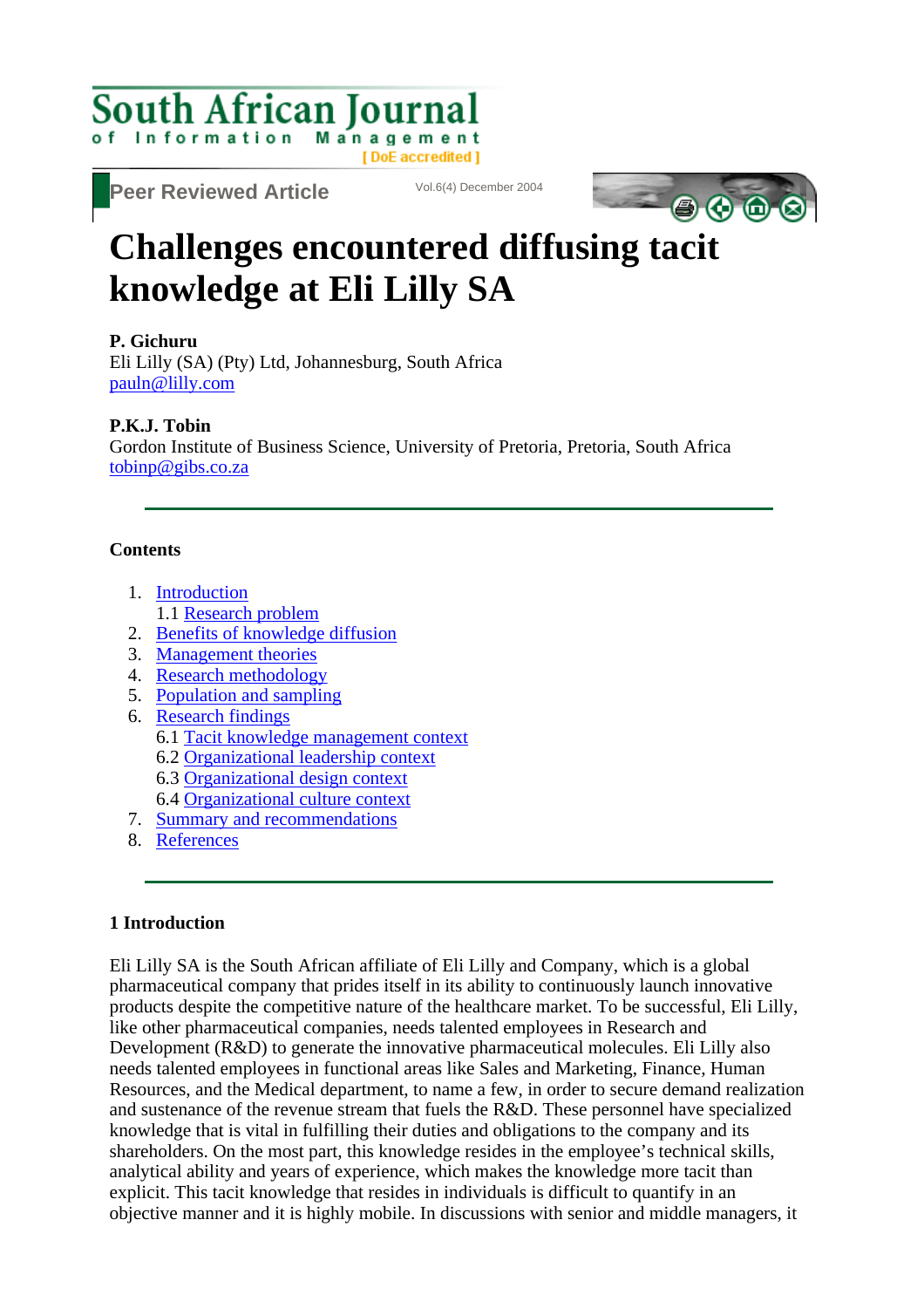was realized that the company faced the challenge of attracting and retaining talent as well as diffusing knowledge from talented people into the company.

#### **1.1 Research problem**

Tacit knowledge is personal, context specific and therefore hard to formalize and communicate (Botha 2002:141) To unleash the full potential of tacit knowledge in its employees, there is a need for the company to diffuse this knowledge and have it available to as many of its employees as necessary. However, due to the nature of tacit knowledge, efforts to diffuse it come with distinct challenges. These challenges have been identified by previous work done by Polanyi (cited in Tobin 2003 b), Nonaka (1991) and Haldin-Herrgard (2000). The research objective was to identify the challenges of tacit knowledge diffusion that were most relevant and important to Eli Lilly SA, rank them in order of importance and make recommendations thereof.

A deeper understanding of internalization and diffusion of tacit knowledge has to be obtained for Eli Lilly SA to unleash the resources of this tacit knowledge (Haldin-Herrgard 2000). Cummings and Worley (2001) show that organizational learning can happen at individual or organizational level. Snyder, as cited in Cummings and Worley (2001:518), proposes the integration of both levels of learning. Snyder asserts that learning is organizational to the extent that it achieves organizational objectives, is shared amongst organizational members and learning outcomes are embedded in the organization's systems, structures and culture. It is possible for individuals in an organization to learn while the organization doesn't and vice versa. Because tacit knowledge (in individuals) is difficult to codify, attention has to be directed at how such knowledge can be shared informally across members and organizational units.

Tacit knowledge sharing and diffusion comes with some specific challenges, which include (Beer and Spector 1993; Bradach 1996; Haldin-Herrgard 2000; Nonaka 1991):

- Perception and language
- Time constraints
- Value perception
- Challenges of distance
- Leadership endorsement
- Type of networks
- Company communication structure
- Style of management.

Other challenges include (Cummings and Worley 2001; Ivancevich and Matteson 2002):

- Nature of linkages between units
- Nature of the hierarchy
- Type of systems
- Type of structure
- $\bullet$  Shared values
- Skills of managers
- Style of management
- Nature of employee empowerment
- Team dynamics
- Organizational culture.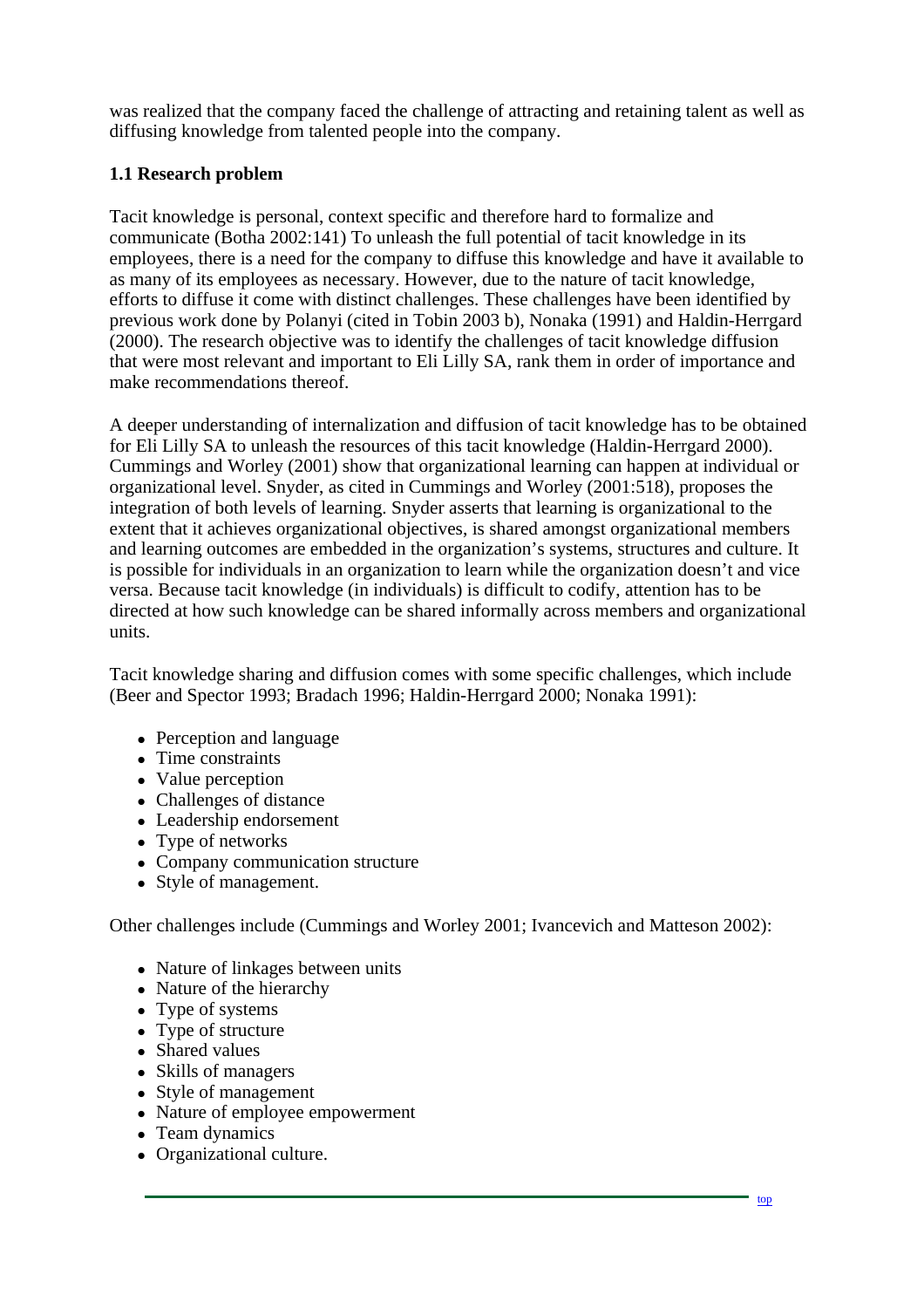#### **2 Benefits of knowledge diffusion**

Skyrme (2000) gives examples of organizations that have benefited from knowledge initiatives:

BP Amoco has used virtual team working and video conferencing to facilitate faster resolution to customer problems. BP also adapted from the US army the 'after action reviews' a process that involved finding what was supposed to happen, what actually happened, why there was a difference and the learnings from this. According to Cummings and Worley (2001), in 1999, two years after the start of BP knowledge management projects, documented savings were US\$260 million with another US\$400 million anticipated.

Texas instruments instituted best practice sharing between semiconductor fabrication plants resulting in over US\$ 500 million savings.

Buckman laboratories created knowledge networks that connected frontline employees with expertise throughout the company, which has helped create innovative solutions to customer problems.

There are established economic and competitive advantages for companies that aim for knowledge leadership. The 2002 global MAKE report (Chase 2002) is quite emphatic about these advantages, as the quote below from finalists of the most admired knowledge enterprises (MAKE) will show;

'The 2002 Global MAKE Finalists and Winners trading on the NYSE/NASDAQ showed a Total Return to Investors (TRS) for the period 1991-2001 of 25.8% – a staggering 3.2 times the Fortune 500 median. Global MAKE leaders in TRS for this period were: Dell Computers (58.8), Best Buy (49.1), Cisco Systems (44.4) and Oracle (44.1).

'Another key metric is Return on Capital Expended (ROCE). The 2002 Global MAKE Winners showed an average ROCE of 29.2 – compared to the Global Fortune 500 average of 17.4. Unilever led in this metric with 123.5, followed by Nokia (46.6), Microsoft (33.1) and Royal Dutch/Shell (29.0).

'Finally, profits as a percentage of assets for the publicly traded 2002 Global MAKE Winners were 7.9 – over four times that of the average Global Fortune 500 company. Leaders in this metric were Nokia (19.5), Microsoft (18.1) and Siemens (11.9). Whether the metric is TSR, ROCE or profits as a percentage of assets, the 2002 Global MAKE Finalists and Winners clearly demonstrate that knowledge pays!'

From the examples given, the authors argue that it is no longer in question if an organization should leverage on its internal and external knowledge. The question is how to do this.

top

#### **3 Management theories**

**Knowledge management theory** is one of the bodies of knowledge that the authors referred to extensively. For the purposes of this research, the authors adopted the Penguin definition of knowledge, that is 'Information, understanding and skills acquired through learning or experience', because it encompasses both tacit and explicit knowledge (Allen 2000). Two main types of knowledge have been distinguished, *explicit* and *tacit* (Nonaka 1991; O'Hagan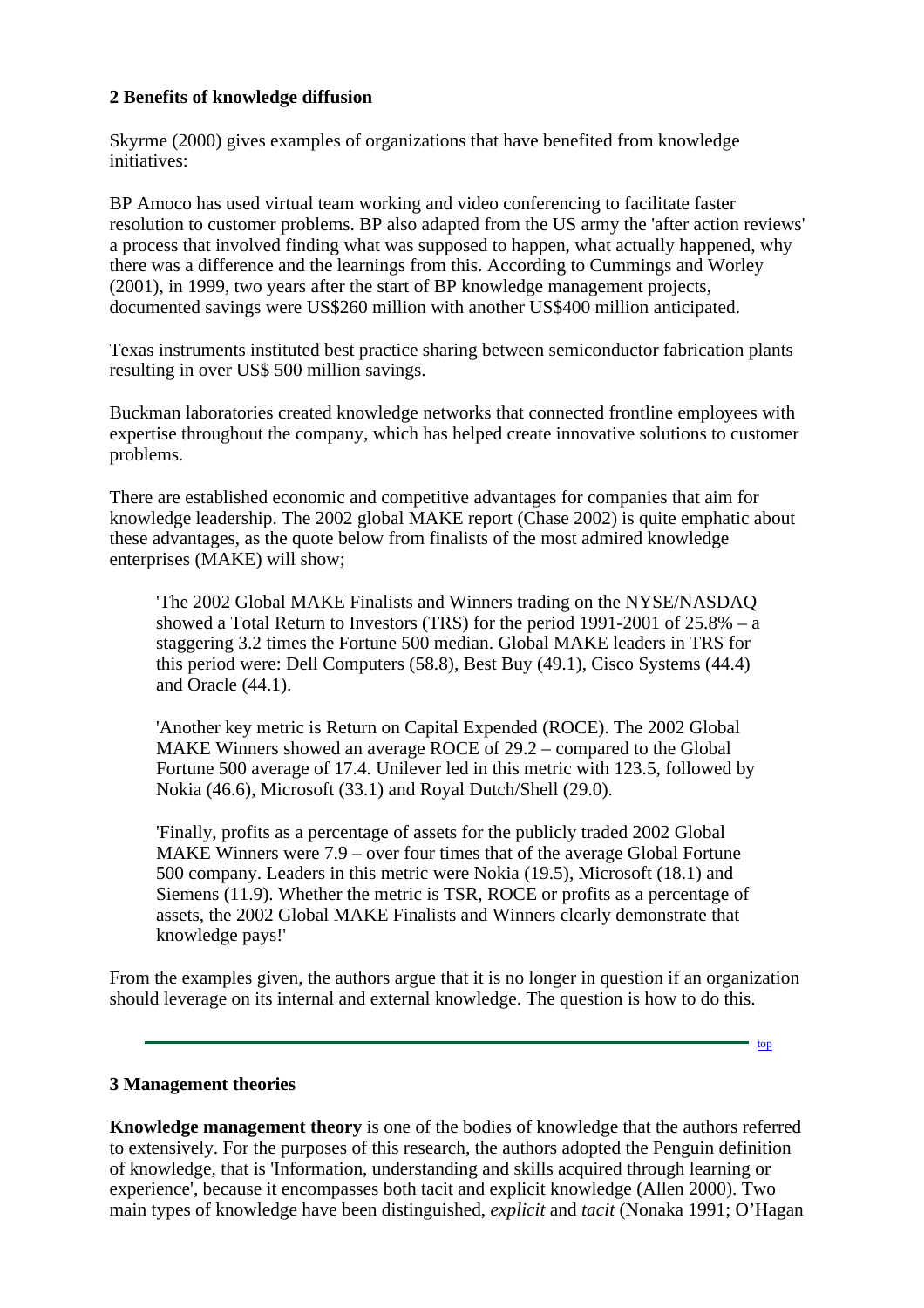and Green 2002). *Explicit* knowledge can be easily encoded, explained and understood while *tacit* knowledge is highly subjective and personal, making it difficult to formalize and write down. Knowledge management focuses on how knowledge can be organized and used to improve organizational performance (Cummings and Worley 2001:515). From a knowledge management perspective, tacit knowledge sharing and diffusion comes with its own different challenges; it is invisible and hard to express. Secondly, epitomes of tacit knowledge in the working environment are fuzzy things like intuition, rule-of-thumb, gut feeling and personal skill. Thirdly, tacit knowledge cannot be given in lectures, found in databases, textbooks, manuals or internal newsletters for diffusion. Fourthly, tacit knowledge is deeply rooted in action and individual commitment aspects that are rather difficult to transfer (Nonaka 1991). Haldin-Herrgard goes to some lengths to bring out the difficulties in sharing specifically tacit knowledge – difficulties relating to perception and knowledge, time constraints, value perception and distance.

**Organization design theory** was the second management theory used in this research. Goold (Goold and Campbell 2002) has suggested some good organization design principles that are likely to foster a knowledge-sharing environment. These include *specialization* and *coordination* among other things. On coordination, Goold describes ways in which organizations can have *good linkages* between units. Important in knowledge diffusion is the shared know-how links, which involves best practice sharing and the leveraging of expertise among different functional areas. Beer and Spector (1993) have used five of the 7-S model (originally presented by Waterman, Peters and Phillips 1980): Structure is not organization. *Business Horizons* describe factors that enhance organization learning . Using this model the organization design should have systems that facilitate acquisition, processing and sharing of information, a structure that encourages interdependency between units, the right level of skills to manage within and across teams, a style of management that is not individualistic and punishing, and shared values.

**Organizational leadership theory** was the third management theory that was used by the author. Leaders in learning organizations model openness, risk taking and reflection necessary for learning (Cummings and Worley 2001). The organizational leaders have to be brave enough to confront the status quo and inspire others. Leaders in these organizations endeavour to create high performing teams. It is the leader's role to adequately empower members of such teams so that they can trust each other and their leader too. On empowerment, *legitimate power*( *authority*) (Ivancevich and Matteson 2002) is an important consideration when analysing the propensity to share knowledge. Another form of power is *expert power* (Ivancevich and Matteson 2002) where the expert is sought for his or her unique skills and knowledge. Of interest to the authors are the challenges of sharing expert knowledge. Beaty (2003) asserts that knowledge transfer in a team is easier when the team members trust each other. According to Beaty (2003), trust in a team is built by communication, support, respect, fairness, predictability and competence.

**Organizational culture theory** was the final management theory that the authors referred to. The authors propose that the propensity of employees to share knowledge in an organization is dependent on the organizational cultural orientation. Snyder as cited in Cummings and Worley (2001) supports this view in his model of how organizational learning affects organizational performance (Cummings and Worley 2001:518). The authors thus find Hofstede's cultural dimensions appropriate to study Eli Lilly SA's cultural orientation towards knowledge diffusion. Hatch (1997) reviews Hofstede's work, which proposes that national cultures are manifested in organizations, and he puts forward four dimensions, namely power distance, uncertainty avoidance, individualism versus collectivism and masculinity.

The authors tested Eli Lilly SA's orientation to these four dimensions in order to determine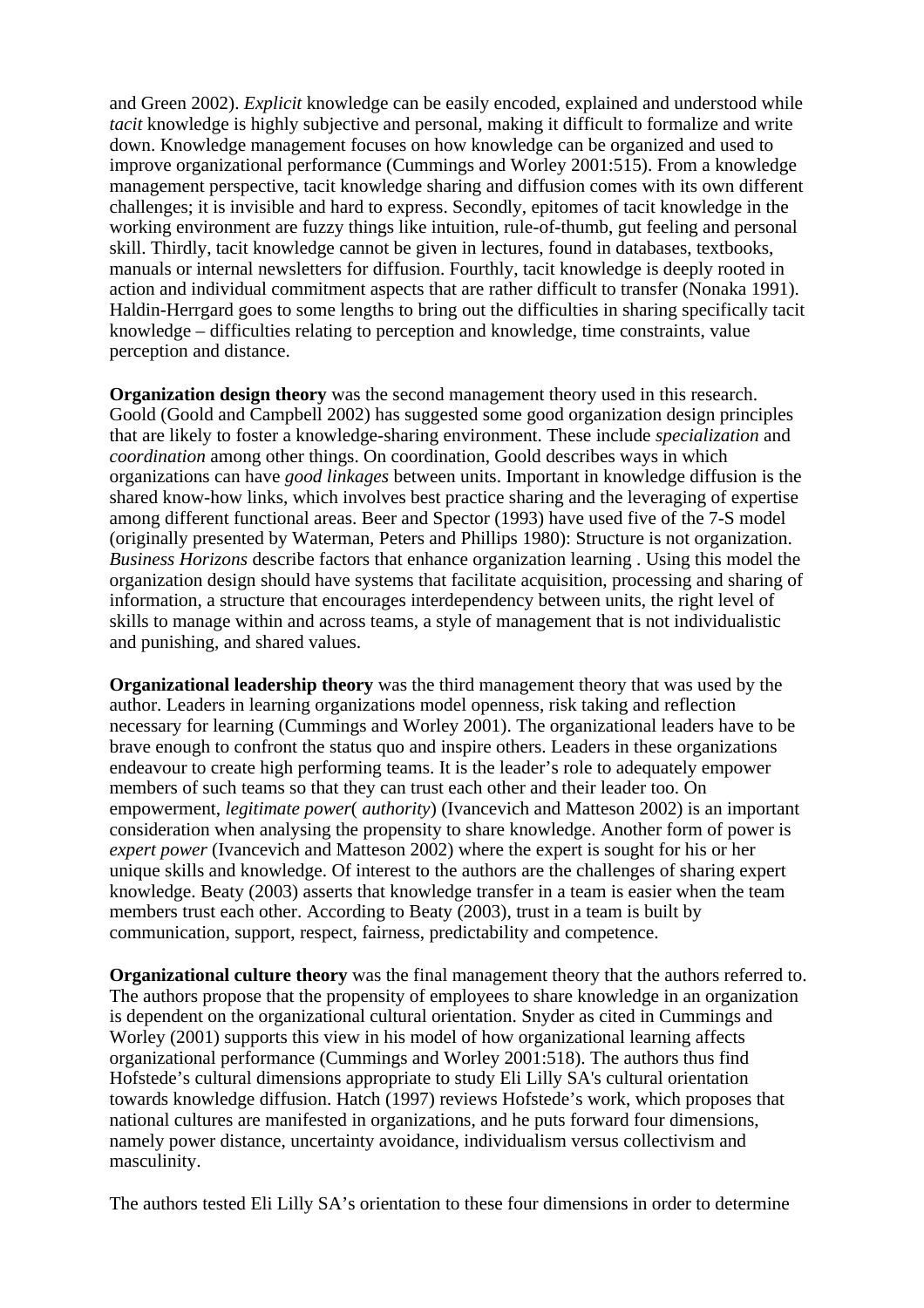the company employees' propensity to share knowledge.

#### **4 Research methodology**

The authors used a cross-sectional research method based on mainly deductive as well as inductive approaches. The inductive approach attempted to define the level of perception of the problem (i.e. tacit knowledge diffusion), the magnitude of the problem and the major reasons for the problem. The deductive approach was the main research method whose aim was to identify relationships by the use of a survey that spanned right though the organizational hierarchy [senior managers (10), line managers (24), non-line managers (24), administration staff (22), sales representatives (74)]. Via a structured questionnaire, it was attempted to identify the challenges that Eli Lilly SA faced in tacit knowledge diffusion and from the findings thereof, rank them and make recommendations. The survey through a questionnaire was favoured because of the deductive approach, large amounts of data could be collected economically, the data could be standardized, allowing for comparison. Also due to the time constraints of the research, questionnaires allowed for the responses to be quantified and easily summarized. The self-administered questionnaire was designed from the four contexts, namely tacit knowledge management, organizational design, organizational culture and leadership. From each context, the literature suggested important aspects to be fulfilled for tacit knowledge diffusion to occur.

top

The questionnaire consisted of questions that established certain constant variables such as the respondent's names (optional), position in company and years of experience in that position, department and qualification. The authors did not ask for demographic data such as age and sex as these had little bearing to the research.

There were questions aimed at establishing internal agreement, that is, the respondents' opinion of tacit knowledge diffusion and its importance in the organization for attaining its objectives. There were questions to test the various hypotheses in the contexts of tacit knowledge management, organizational design, organizational leadership and organizational culture.

The following attributes were borne in mind in the design of the questionnaire:

- All the respondents were computer literate and had access to e-mail through Lotus Notes provided by Eli Lilly SA.
- The confidence that the right person would receive the questionnaire was high.
- The likelihood of contamination and/or distortion of the data was very low.
- The population of respondents were geographically dispersed (the questionnaire was sent to everybody who was on Eli Lilly SA e-mail list).
- The expected response rate from e-mailed questionnaire was 30% (Saunders, Lewis and Thornhill 2003:281).
- The responses were sent back via e-mail and collated automatically using the Eli Lilly SA Lotus Notes based surveyor tool.

The demographical and internal agreement questions aside, a four point Likert-style rating scale ('strongly agree', 'agree', 'disagree', 'strongly disagree') was used in two-thirds of the questions, as opposed to a five or six-point scale so as not to allow the respondents to remain undecided (Saunders *et al* . 2003:296).

This method had some limitations. Use of the questionnaire was non-empathetic since the responses were limited to questions asked and there was little opportunity to seek for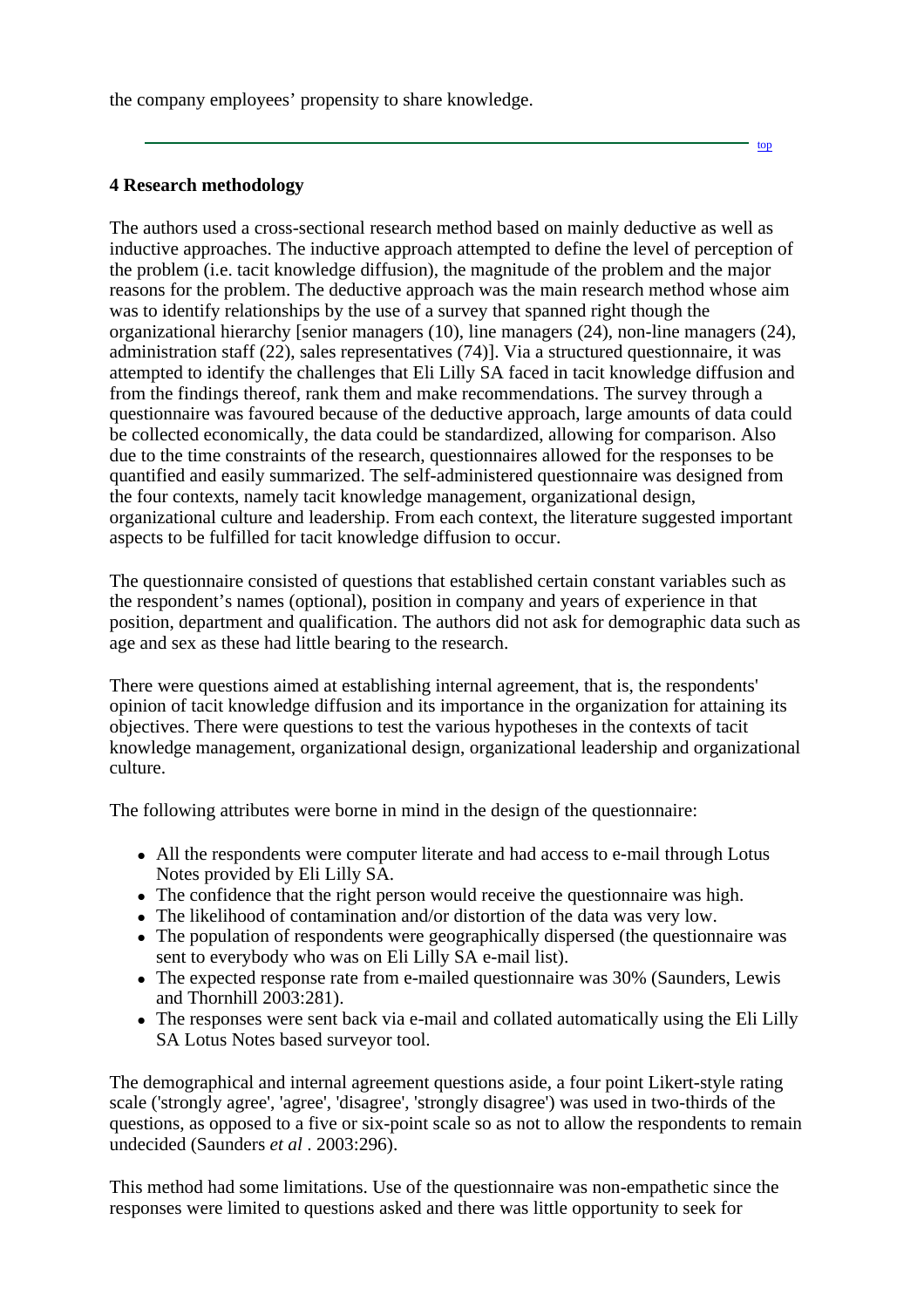clarification. Questionnaires were also impersonal and employees might have been unwilling to provide honest answers. Questionnaires also elicited biases, for example the respondents might have tended to answer questions in a socially acceptable manner. Ultimately, this might have put the validity of the conclusions in question (Cummings and Worley 2001:116).

top

#### **5 Population and sampling**

Probability sampling was used where the chances for each respondent being selected was the same. The authors opted to collect data from the entire population of Eli Lilly SA's employees (154). Identification of the sampling frame (i.e. list of all the cases in the populations) was done using the Eli Lilly SA e-mailing list. Everyone on the list was included.

#### *Data analysis*

Responses from questions on the demographic data (questions 1–5) were collected as is and categorized. Answers to these questions were used as the constants. Questions 6 and 7 had only two options as answers of which 'yes' and 'important' were assigned a score of 1 while the answers 'no' and 'not important' were assigned a score of zero. The cut-off point was a mean score of 0,5.

Question 8 had a four-point Likert scale of 'very good', 'good', 'bad' and 'very bad'; 'very good' had a score of 4 while 'very bad' had a score of 1. All the responses of 'very good' and 'good' were clustered together and the same for those of 'bad' and 'very bad'. A mean score of 2,5 was considered the cut-off.

Questions 9–30, with question 14 as an exception, all had a four-point Likert scale ('strongly agree', 'agree', 'disagree', 'strongly disagree') where 'strongly agree' received a score of 4 and 'strongly disagree' a score of 1. 'Strongly agree' and 'agree' were clustered together and the same was done for 'disagree' and 'strongly disagree'. A mean score of 2,5 was used as a cutoff point.

As for question 14, the four options were 'face-to-face', 'e-mail', 'telephone' and 'voice-mail'. 'Face-to-face' received a score of 1 while all the rest had a score of zero. The cut-off point was a mean score of 0,5. The questions and responses are outlined in Table 1.

|                            |                                                                                       | Median score | <b>Overall</b><br>result |
|----------------------------|---------------------------------------------------------------------------------------|--------------|--------------------------|
|                            | <b>Number  Question</b>                                                               |              |                          |
| Tacit knowledge management |                                                                                       |              |                          |
| 6                          | I believe that tacit knowledge management<br>is important for competitive advantage   |              | Yes                      |
|                            | I believe that tacit knowledge management<br>diffusion is important                   |              | Important                |
| 8                          | Eli Lilly SA does a good job internalizing<br>tacit knowledge                         |              | Good                     |
| 9                          | I often find it hard to fully express myself<br>in words when sharing my thoughts and | 3            | Disagree                 |

**Table 1** Questions and responses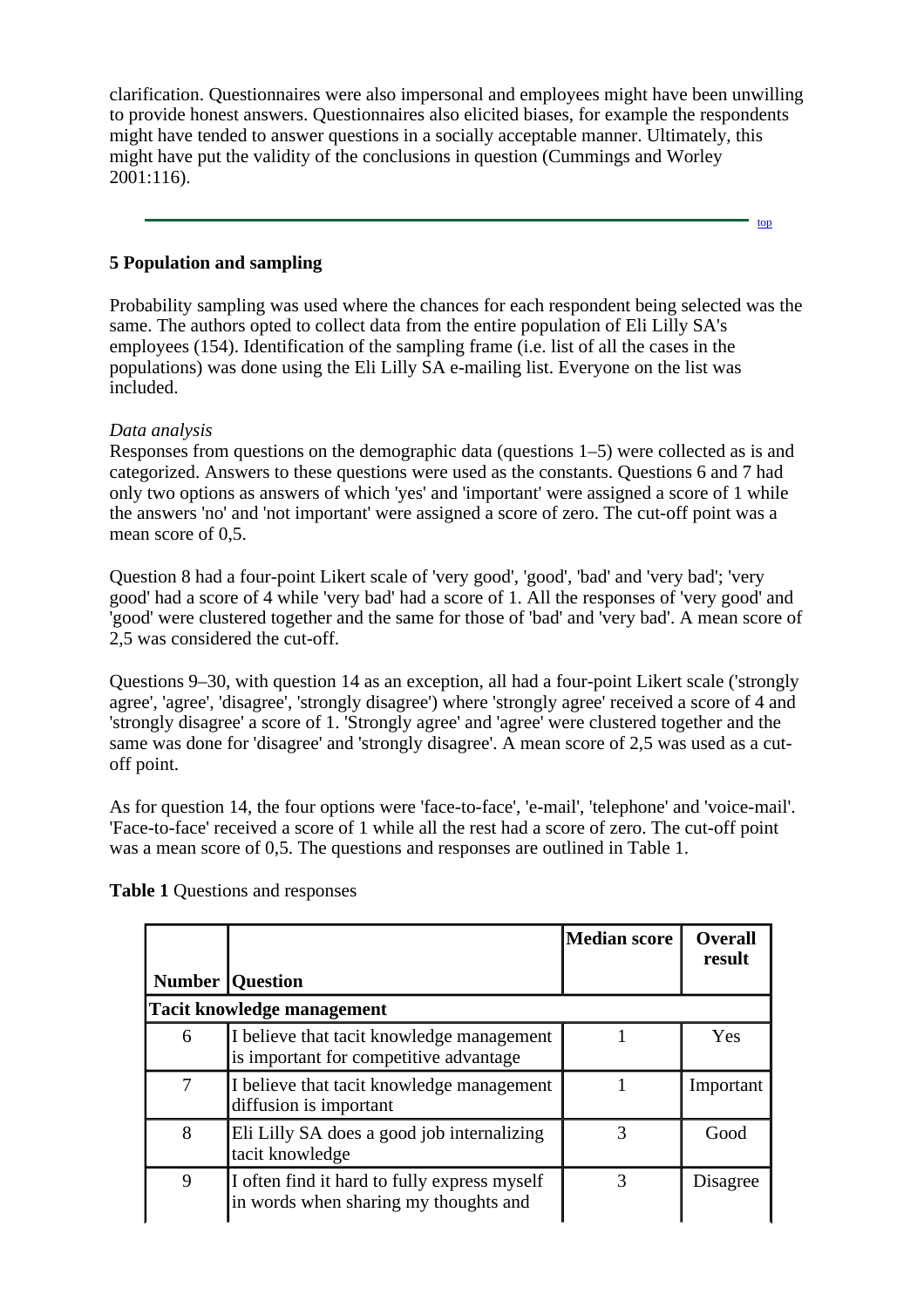|    | ideas with my colleagues                                                                                                                                                                                 |                |          |
|----|----------------------------------------------------------------------------------------------------------------------------------------------------------------------------------------------------------|----------------|----------|
| 10 | I have ample time and opportunity to<br>reflect on tacit knowledge gained                                                                                                                                | 3              | Agree    |
| 11 | I have ample time and opportunity to share<br>and receive tacit knowledge                                                                                                                                | $\overline{2}$ | Disagree |
| 12 | My workmates and superiors appreciate<br>suggestions and ideas that I have based on<br>my knowledge and expertise even when I<br>do not have enough information to<br>substantiate them                  | 3              | Agree    |
| 13 | My workmates readily share information<br>and expertise, which could help me<br>improve my performance and enhance my<br>career                                                                          | 3              | Agree    |
| 14 | I rely heavily on the following media to<br>interact with persons in the organization<br>whose knowledge and expertise is<br>important for my productivity: face-to-face,<br>email, voicemail, telephone | $\theta$       | email    |
|    |                                                                                                                                                                                                          |                |          |
|    | <b>Organizational leadership</b>                                                                                                                                                                         |                |          |
| 15 | The leaders in this organization encourage<br>the sharing of knowledge and expertise<br>within and between teams                                                                                         | 3              | Agree    |
| 16 | I am empowered enough to seek and<br>acquire knowledge and expertise from<br>junior members of the organization                                                                                          | 3              | Agree    |
| 17 | I am empowered enough to seek and<br>acquire knowledge and expertise from<br><i>senior</i> members of the organization                                                                                   | 3              | Agree    |
| 18 | Where I have expert knowledge, I feel<br>obliged to share my expertise with my<br>colleagues especially when I know that this<br>will advance their objectives                                           | 3              | Agree    |
| 19 | In my work team, I fully trust all my team<br>mates, i.e. we communicate freely, offer<br>and receive support from each other etc.                                                                       | 3              | Agree    |
| 20 | In my work team, I fully trust my team<br>leader, <i>i.e.</i> we communicate freely with,<br>offer and receive support him/her etc.                                                                      | 3              | Agree    |
|    |                                                                                                                                                                                                          |                |          |
|    | <b>Organizational design</b>                                                                                                                                                                             |                |          |
| 21 | I know exactly who in the organization has<br>specific know-how and expertise that can<br>help me in the performance of all aspects of<br>my duties                                                      | 3              | Agree    |
| 22 | In this organization, I am rewarded for<br>assisting my team/division attain its                                                                                                                         | 3              | Agree    |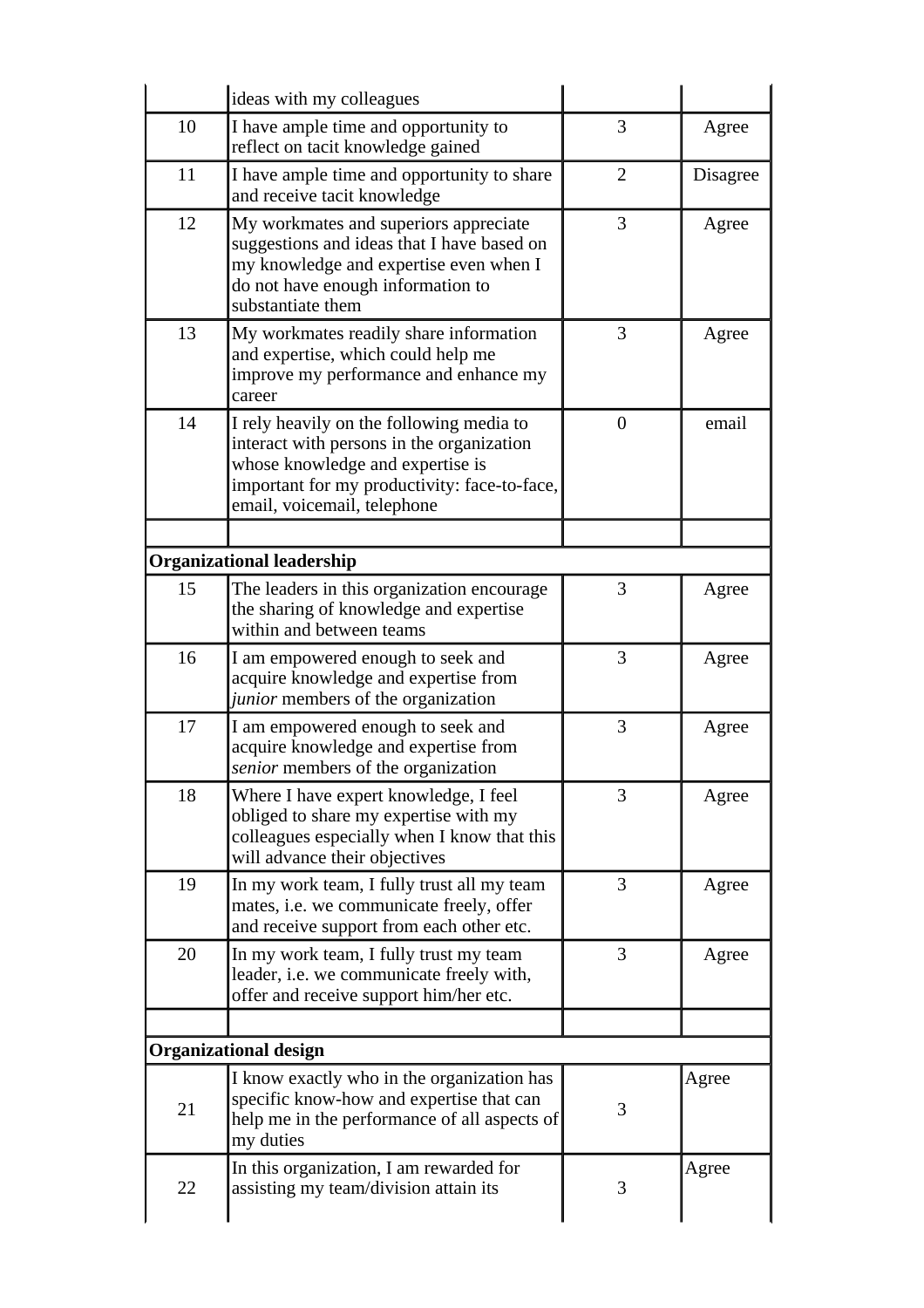|    | objective                                                                                                                                                    |                |          |
|----|--------------------------------------------------------------------------------------------------------------------------------------------------------------|----------------|----------|
| 23 | My manager has the skills to manage both<br>within my team and across other teams as<br>well                                                                 | 3              | Agree    |
| 24 | My manager is very keen to punish those<br>colleagues who are errant                                                                                         | $\overline{2}$ | Disagree |
| 25 | The management in this organization<br>encourages and rewards individual<br>achievers who are not team players                                               | 3              | Disagree |
| 26 | When I have important information to<br>share, I am obliged to pass it to the relevant<br>person through my immediate manager but<br>not directly to him/her | 3              | Disagree |
| 27 | My organization is geared towards<br>independent units/teams                                                                                                 | 3              | Agree    |
|    |                                                                                                                                                              |                |          |
|    | <b>Organizational culture</b>                                                                                                                                |                |          |
| 28 | In my organization, it is accepted that there<br>be a lot of distance between employees and<br>senior management                                             | 3              | Disagree |
| 29 | My organization quickly accepts innovative<br>ideas and eccentric behaviours                                                                                 | $\overline{2}$ | Disagree |
| 30 | In my workplace, the emphasis is on career<br>advancements and high earnings                                                                                 | $\mathfrak{D}$ | Agree    |

# **6 Research findings**

Table 2 outlines all the hypotheses that were tested and the results.

**Table 2** Hypotheses tested and results

| <b>Hypothesis</b> | Description                                                                                                                                       | <b>Accepted/Rejected</b> |
|-------------------|---------------------------------------------------------------------------------------------------------------------------------------------------|--------------------------|
|                   | The employees at Eli Lilly SA believe that tacit   Accepted<br>knowledge diffusion is important for the<br>company to gain competitive advantage. |                          |
|                   | Eli Lilly SA does a good job internalizing tacit<br>knowledge.                                                                                    | Accepted                 |
|                   | Perception and language do hinder tacit<br>knowledge diffusion at Eli Lilly SA.                                                                   | Rejected                 |
| 4                 | Employees at Eli Lilly SA have ample time and Rejected<br>opportunity to share and receive tacit<br>knowledge.                                    |                          |
| 5                 | Tacit knowledge is valued in its most<br>elementary form, namely intuition.                                                                       | Accepted                 |
|                   |                                                                                                                                                   |                          |

top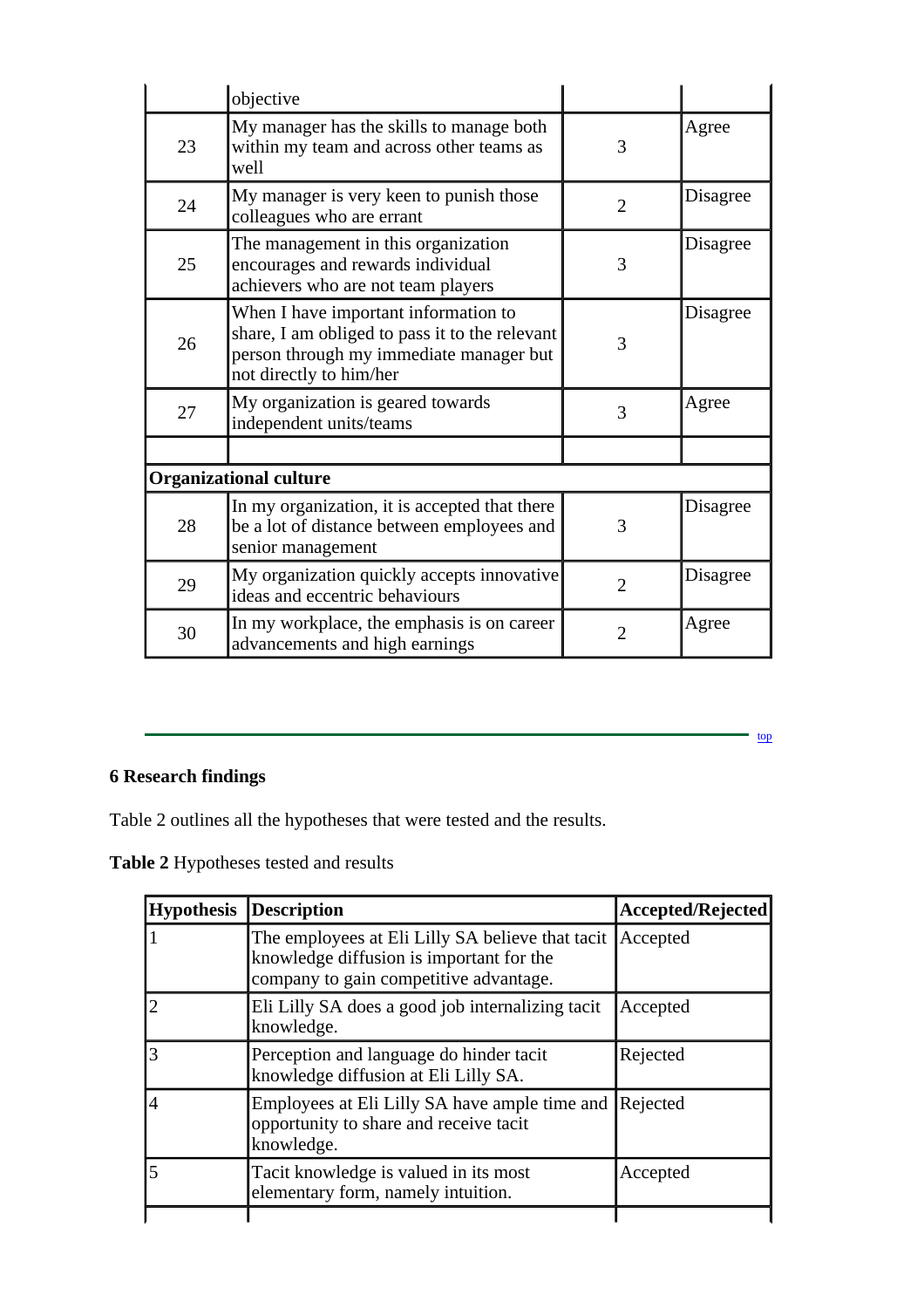| 6 | Face-to-face is the medium most used by Eli<br>Lilly SA employees to share tacit knowledge<br>(this hypothesis tested the importance of<br>distance in tacit knowledge diffusion) | Rejected |
|---|-----------------------------------------------------------------------------------------------------------------------------------------------------------------------------------|----------|
|   | The leadership at Eli Lilly SA encourages tacit<br>knowledge transfer within and between teams.                                                                                   | Accepted |
|   | The organizational design at Eli Lilly SA is<br>supportive of tacit knowledge diffusion.                                                                                          | Accepted |
|   | The organizational culture at Eli Lilly SA is not Rejected<br>supportive of tacit knowledge diffusion.                                                                            |          |

#### **6.1 Tacitknowledge management context**

There were six hypotheses (1 to 6) tested under the tacit knowledge management context. Of the respondents, 79 of 80 (99%) believed that tacit knowledge diffusion was important for the company to gain competitive advantage, an indication of complete internal agreement. It seemed that other than the administration staff and non-line managers, the rest of the respondents were quite comfortable with how the company went about internalizing tacit knowledge. On perception and language, the majority of the respondents disagreed that perception and language hindered tacit knowledge diffusion. On time constraints, even though the majority of employees had ample time to reflect on tacit knowledge gained, they indicated that they did not have the time to share and receive tacit knowledge from their colleagues. On value perception, it was very clear from the results that tacit knowledge is valued organization wide in its most elementary form, that is, intuition. This meant that employees felt that they were adequately heard particularly when they did not have enough data or information to validate claims made. This position was reflected across all the levels of the organization. On the impact of distance, only 35% of the employee's admitted to using face-to-face as the preferred medium to share tacit knowledge.

#### **6.2 Organizational leadership context**

Hypothesis 7 provided insight into organizational leadership at Eli Lilly SA. There was unanimous agreement that the leadership at Eli Lilly SA encouraged tacit knowledge sharing within and between teams. On communication, there was also an overwhelming agreement that all the employees across all the categories were empowered to seek knowledge and expertise from junior as well as senior members of the organization.

On support, the majority of the respondents expressed an obligation to share tacit knowledge with their colleagues, especially when they felt that this would advance their colleague's career.

As for respect, fairness, predictability and competence (measures of trust levels), most of the employees also expressed a high degree of trust within their respective teams as well as trust for their team leader.

#### **6.3 Organizational design context**

Hypothesis 8 provided insight into organizational design at Eli Lilly SA. On specialization, the survey revealed that the majority of the employees seemed confident that they knew the specific people who had expert knowledge. The majority of employees had direct contact with the relevant person when they had to share tacit knowledge A majority of the employees felt that they were rewarded for assisting the team to attain its objectives. On good linkages, a slim majority of the employees reported that Eli Lilly SA was geared towards independent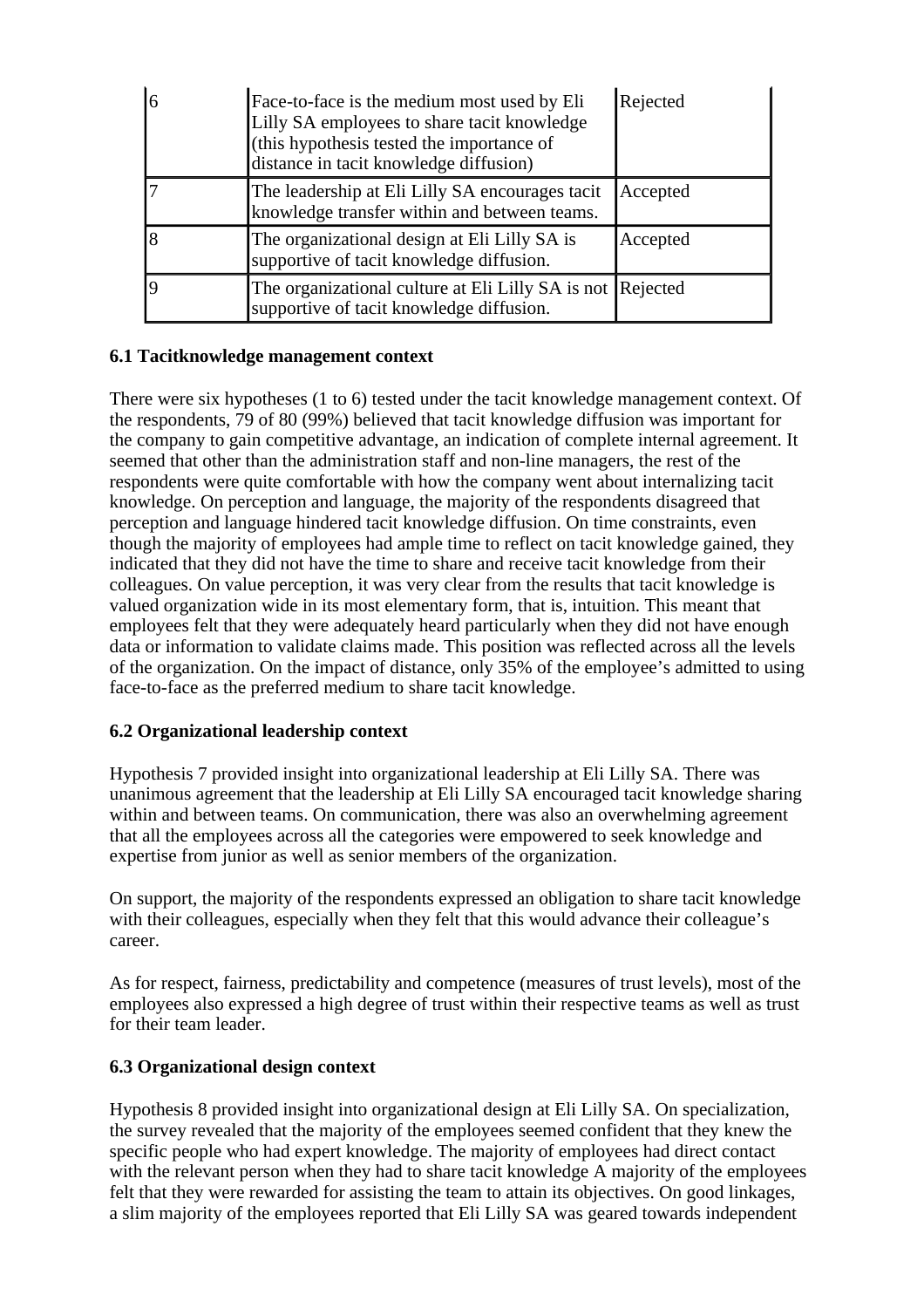teams and units. On skills, the majority of employees (except from administration) expressed the fact that managers had the skills to manage within and across teams. On style of management, all the respondents felt that managers were not keen to punish employees who made mistakes. However, the majority of employees reported that managers encouraged individual achievement to the detriment of the team. Senior managers felt most strongly about this fact, followed by line managers.

#### **6.4 Organizational culture context**

Hypothesis 9 provided insight into the organizational culture. The majority of employees from all the categories felt that there was low power distance between them and senior management. On uncertainty avoidance, only a minority of the employees felt that innovative ideas and eccentric behaviour were readily accepted in the organization. On whether the culture was masculine or feminine, only a minority of the employees expressed that the culture focused more on career advancements and high earnings, attributes of a masculine culture. Notable were senior managers, administration and representatives who felt otherwise. However, as noted previously, the majority of employees reported that managers encouraged individual achievement to the detriment of the team. Senior managers felt most strongly about this fact, followed by line managers.

#### **7 Summary and recommendations**

From the analysis of the findings, the following are the most important challenges that Eli Lilly SA faces in order of importance:

top

- Challenges of distance
- Time constraints.

The analysis of the findings showed that most of the proposed challenges were not relevant to Eli Lilly SA.

Face-to-face interaction is often perceived as a prerequisite for diffusion of tacit knowledge, simply because tacit knowledge is difficult to diffuse technologically, unlike explicit knowledge. This is one reason why Asian companies are spending so much time focusing on face-to-face collaborative knowledge sharing (Chase 2002). O'Hagan supports the challenge of distance when he asserts that because tacit knowledge is highly personal, it is only transferred through face-to-face contact and that shorter distances increase this interaction (O'Hagan and Green 2002)

Tobin (2003 a) asserts that the reality of knowledge management comes when there is sharing, learning and collaboration in the organization. Many Asian companies are already creating environments where the conversion of individual tacit knowledge into corporate knowledge is spurring innovation (Chase 2002).

Thus, the main challenge of distance at Eli Lilly SA does not have a simple solution; a multifaceted approach involving the use of technology to bridge the gap can be used. McKinsey Consulting Firm have used the telephone and voice-mail to transfer tacit knowledge between different branches even across continents with enormous success (Nonaka 1991). BP Amoco has successfully used real-time videoconferencing to transfer tacit knowledge. Eli Lilly SA has videoconference facilities, which need to be used more often.

The other challenge identified was that of time. The current business environment is fast-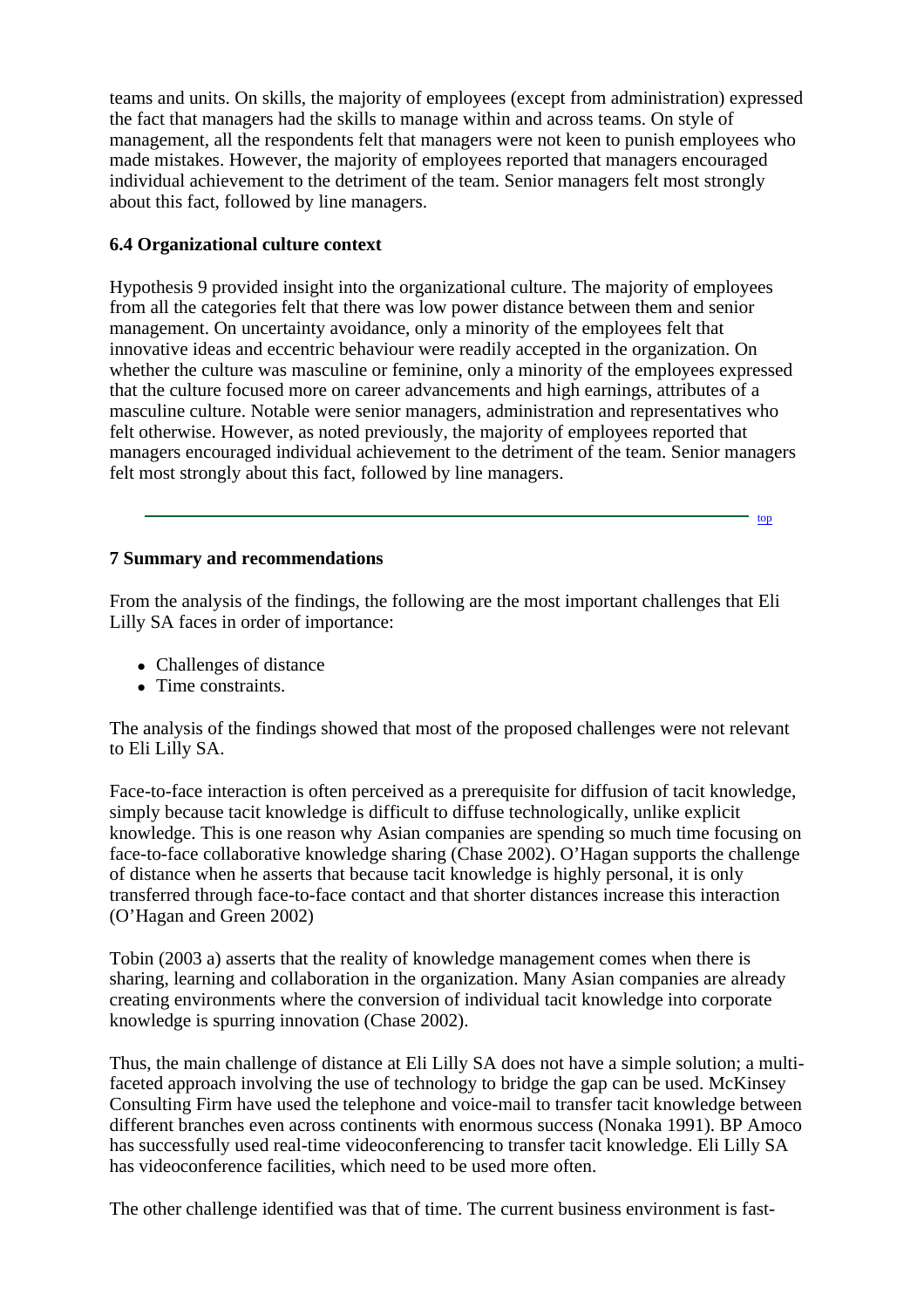paced and there is little time to reflect on tacit knowledge learned. Therefore, there is even less time to transfer what has been reflected upon to new recruits or colleagues. Reinmoeller (2001) asserts that the importance of time as a context of knowledge management is often neglected

Time is a finite attribute and there are no easy solutions to address this important challenge. Use of mentors at each and every level is bound to increase the contact time between employees. Also, informal gatherings between employees could be encouraged. Employees at all levels should be tasked with reflection at all stages of an on-going project (e.g. before, during and after action learning) with the aim of tangible learnings being drawn and shared with colleagues. It is important for employees to 'spread what they know' (Brown and Duguid 2000)

top

#### **8 References**

Allen, R . 2000. *New Penguin English dictionary* . Durban: Penguin Books.

Beaty, D. 2003.'Leadership' lectures presented to the MBA 2002/3 class in January 2003, Gordon Institute of Business Science, University of Pretoria. Pretoria: University of Pretoria.

Botha, D.F. 2002.A conceptual framework for the management of knowledge in a knowledge-based enterprise. *South African Journal of Business Management* 31(4):14-148.

Beer, M. and Spector, B. 1993. Organisational diagnosis: Its role in organisational learning. *Journal of Counselling and Development* 71:642-648.

Bradach, J. 1996. *Organisational alignment: the 7-S model.* Harvard Business School publishing (Case study 9-497-045).

Brown, J.S. and Duguid, P. 2000. Balancing act: how to capture knowledge without killing it . *Harvard Business Review*, May/June:73-80.

Chase, R.L. 2002. *Global most admired knowledge enterprises (MAKE)* . [Online]. Available WWW: http://www.knowledgebusiness.com (Accessed October 2002).

Cummings, T.G. and Worley, C.G. 2001. *Organisational development and change*. 7 th ed. New York: Thompson Learning.

Goold, M. and Campbell, A. 2002. Do you have a well-designed organisation? *Harvard Business Review*, March:17-124.

Hatch, M.J. 1997. *Organisational culture; organisational theory*. Oxford: Oxford University Press.

Haldin-Herrgard, T. 2000. Difficulties in diffusion of tacit knowledge in organisations. *Journal of Intellectual Capital* 1(4):357-365.

Ivancevich, J.M. and Matteson, M.T. 2002. *Organisation behaviour and management*. 6th ed. London: McGraw-Hill.

Nonaka, I. 1991. The knowledge-creating company. *Harvard Business Review* Nov/Dec:96- 104